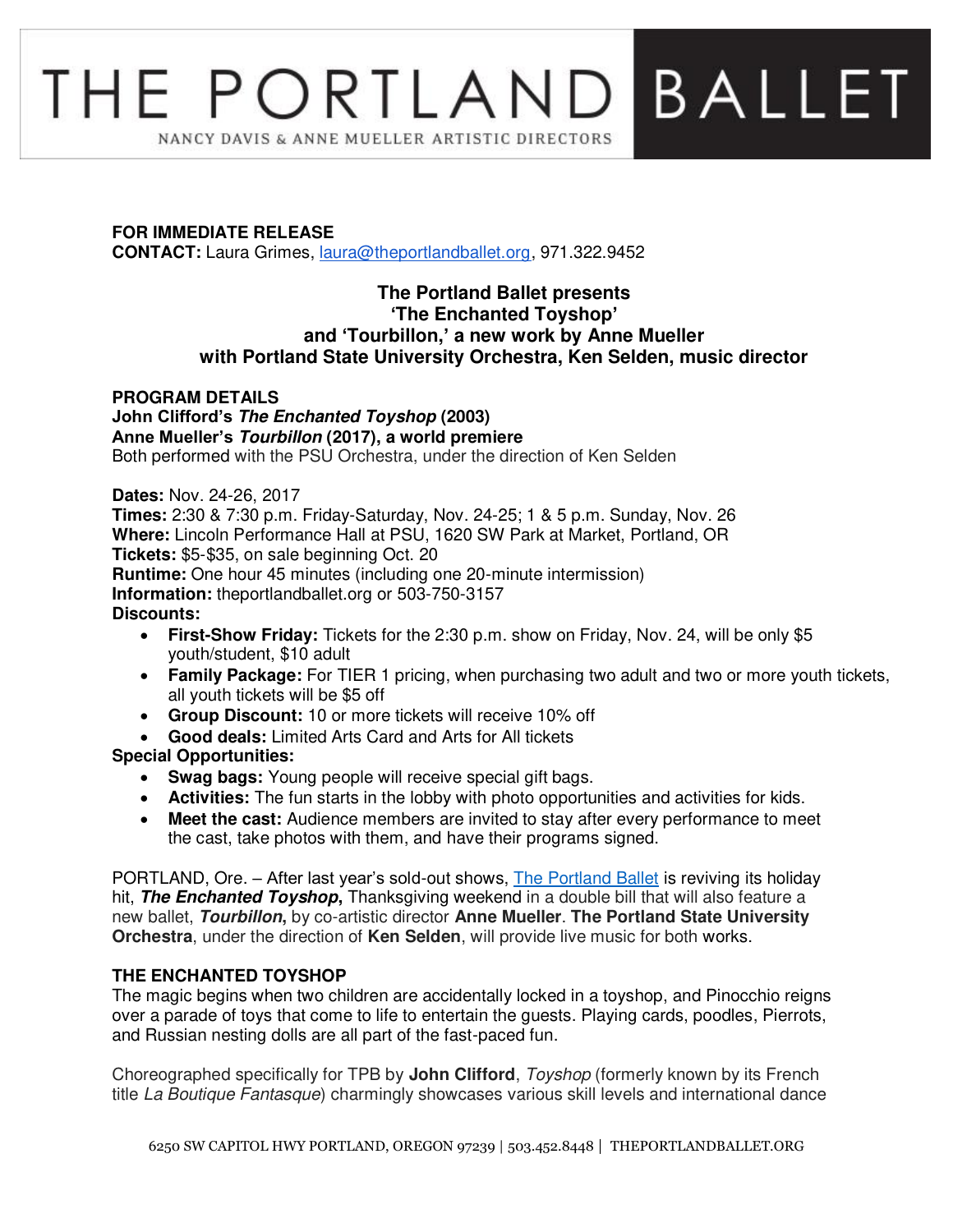styles. Since its premiere in 2003, *Toyshop* has become TPB's signature showpiece, an enduring favorite for both family audiences and academy dancers.

Clifford reorganized and added characters to the 1919 ballet that was originally choreographed by Léonide Massine and premiered by Sergei Diaghilev's Ballets Russes. A Balanchine protégé and founder of Los Angeles Ballet, Clifford stages Balanchine ballets and sets his own choreography on companies around the world.

The full cast features 75 dancers and 38 musicians from all over the Portland and Vancouver areas.

In a review for **[Oregon ArtsWatch](http://www.orartswatch.org/enchanted-toyshop-all-gift-boxed/)** last year, dance critic **Martha Ullman West** said the show "offers comedy and pathos, fantasy and romance, a thoroughly satisfactory happily-ever-afterending, and a lot of dancing."

In a preview for **[The Oregonian/Oregonlive](http://www.oregonlive.com/art/index.ssf/2016/11/the_portland_ballet_holiday_sh.html)** last year, **Heather Wisner** wrote: "As Clifford worked, he kept both children and adults in mind. 'I have a lot of humor in it,' he says. There is pathos, too: A love story between the shopkeeper and the wife he neglects is meant to tug at grownup heartstrings. And, he says, 'the dancing is very sophisticated; there are about five or six roles that are high level.' "

#### **TOURBILLON**

Mueller's celebratory new **Tourbillon** will showcase 27 advanced dancers in four pieces set to rarely heard music by Joseph Lanner, an Austrian dance composer from the early 1800s who helped spark the popularity of the waltz. He was a contemporary of Johann Strauss I and a predecessor of "The Waltz King," Johann Strauss II.

Die Romantiker-Walzer and Hoffballtänze, which make up the opening and closing segments of the ballet, evoke the swirling grace of a Viennese ballroom. The ballet will feature two waltz sections, a galop, and a polka.

As Lanner's music isn't widely performed, PSU Orchestra conductor Ken Selden created orchestrations of the four selections, working from piano or string quartet scores.

For choreography, Mueller pays homage to a number of the great ballets that honor and celebrate social dance, such as *Graduation Ball* and *The Merry Widow*. She drew inspiration from the look of a 1950s cotillion, costuming the ladies in the cast in colorful ball gowns, with white evening gloves and elegant, petite, jeweled crowns.

"I'm challenging myself to use the costuming of the ballet to help give the choreography its structure," Mueller said. "We'll be using lovely gowns for the advanced ladies in the piece, built in sets of two or three of each color (light blue, dark blue, purple, pink, gold, and green). Rather than keeping each grouping together throughout, I'm experimenting with intermittently mixing and restoring the color groups. My hope is that this will add another layer of choreographic interest to the piece."

#### **ANNE MUELLER**

Anne Mueller became co-artistic director of TPB in 2015. She enjoyed an 18-year career as a nationally recognized ballet dancer. She was a principal dancer with Oregon Ballet Theatre, where she performed leading roles in works by Balanchine, Robbins, Kudelka, McIntyre, Fonte, Tharp, and Wheeldon, among many others. She experienced a rich choreographic synergy with OBT's former artistic director Christopher Stowell, which resulted in numerous created roles,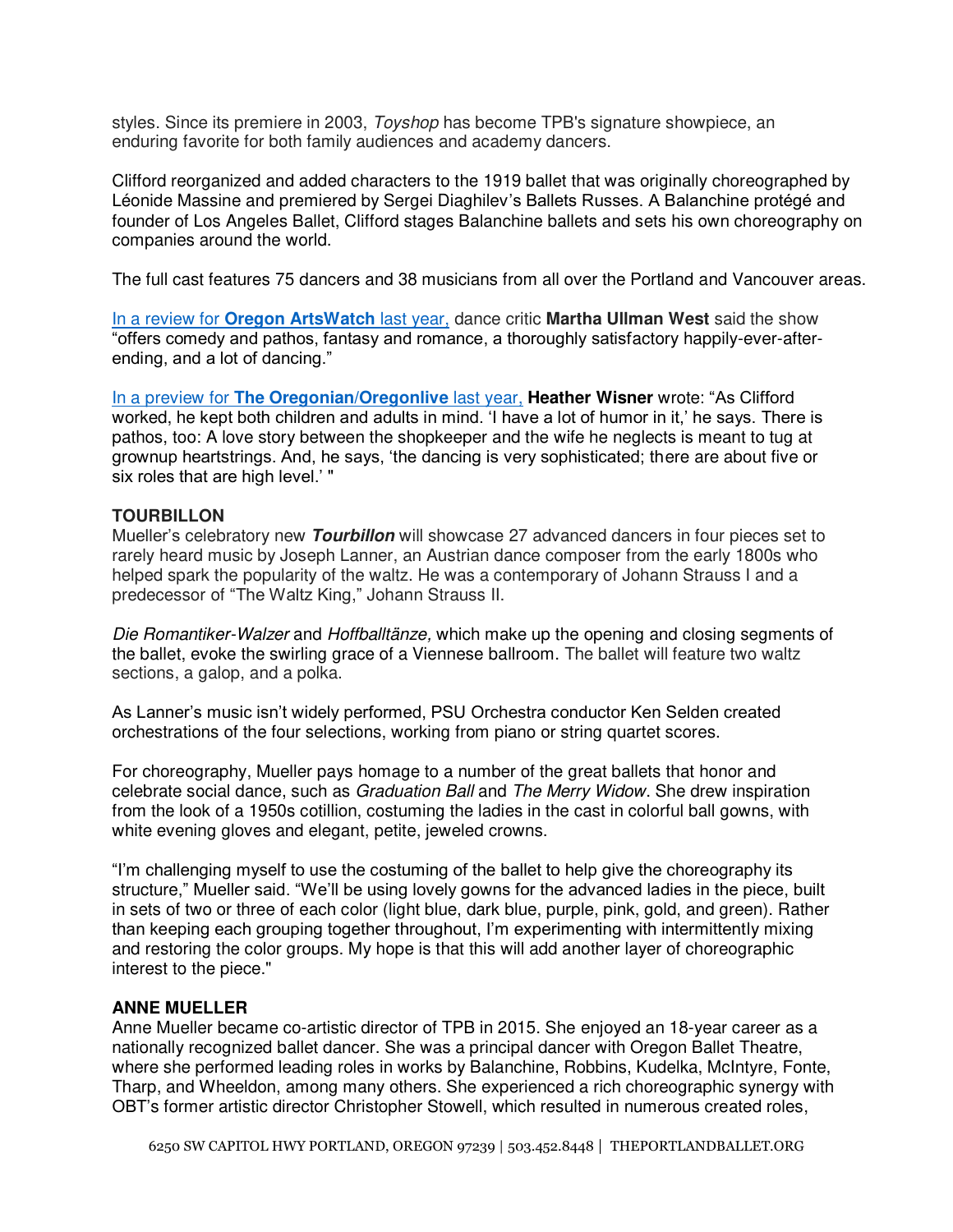most notably Rite of Spring. Anne served on the artistic staff of OBT from 2008 to 2013, culminating with a term as interim artistic director. She was a co-founder, company artist, and managing director of Trey McIntyre Project. She toured with TMP to Wolf Trap, Jacob's Pillow, and Vail International Dance Festival, receiving critical mention in The New York Times. Her choreography has been performed by TPB, OBT, the School of OBT, Alabama Ballet, BodyVox, and others. Anne has staged works for Christopher Stowell, Trey McIntyre, and Nicolo Fonte for companies such as The Washington Ballet, Diablo Ballet, Ballet West, Tulsa Ballet, Perm Opera and Ballet Theatre (Russia).

#### **PERFORMANCES**

Providing professionally produced performance experience has been at the core of TPB training since the company was founded in 2001. TPB continues to nurture stand-out dance talent for students ages 3-22, and many go on to professional companies and conservatory programs around the world. These performances are rare opportunities to see the next generation of dance stars.

Six concerts will be performed Nov. 24-26 at Lincoln Performance Hall at PSU, 2:30 & 7:30 p.m. Friday-Saturday, Nov. 24-25; 1 & 5 p.m. Sunday, Nov. 26. Tickets start at only \$5 and go on sale Oct. 20. More information at theportlandballet.org or 503-750-3157.

# **CREDITS**

Live music is made possible by the generous support of Gregg Norvell. Music Director: Ken Selden Stage Manager: Kayla Scrivner

#### **The Enchanted Toyshop (2003)**

Music by Ottorino Respighi after Gioachino Rossini Created and Choreographed by John Clifford Staged by Nancy Davis Rehearsal Assistant: Jason Davis Costume Design: Mary Muhlbach and Jane Staugus Bray Lighting Design: Michael Mazzola, recreated by James Mapes Set Design: Jessica Kody Harris

#### **Tourbillon (2017)**

Music by Joseph Lanner Created and Choreographed by Anne Mueller Costume Design: Michelle Shipton-Cook and Amy Karol Lighting Design: James Mapes

# **THE PORTLAND BALLET**

Founded in 2001, The Portland Ballet is shaped by the vision, artistic experience, and familycentered sensibility of the founding directors. Artistic Director Nancy Davis and Executive Director Jim Lane trained at the School of American Ballet and enjoyed distinguished professional careers in companies throughout the U.S. After retiring as principal dancers of the Los Angeles Ballet – where their partnership onstage led to a marriage and family off the stage – they moved to Portland, Oregon, and founded The Portland Ballet.

Artistic Director Anne Mueller joined the company in 2015 to lead TPB's Career Track program. Anne trained with Dame Sonia Arova and Thor Sutowski and came to TPB after fifteen years with Oregon Ballet Theatre, where she was a principal dancer. A co-founder of Trey McIntyre